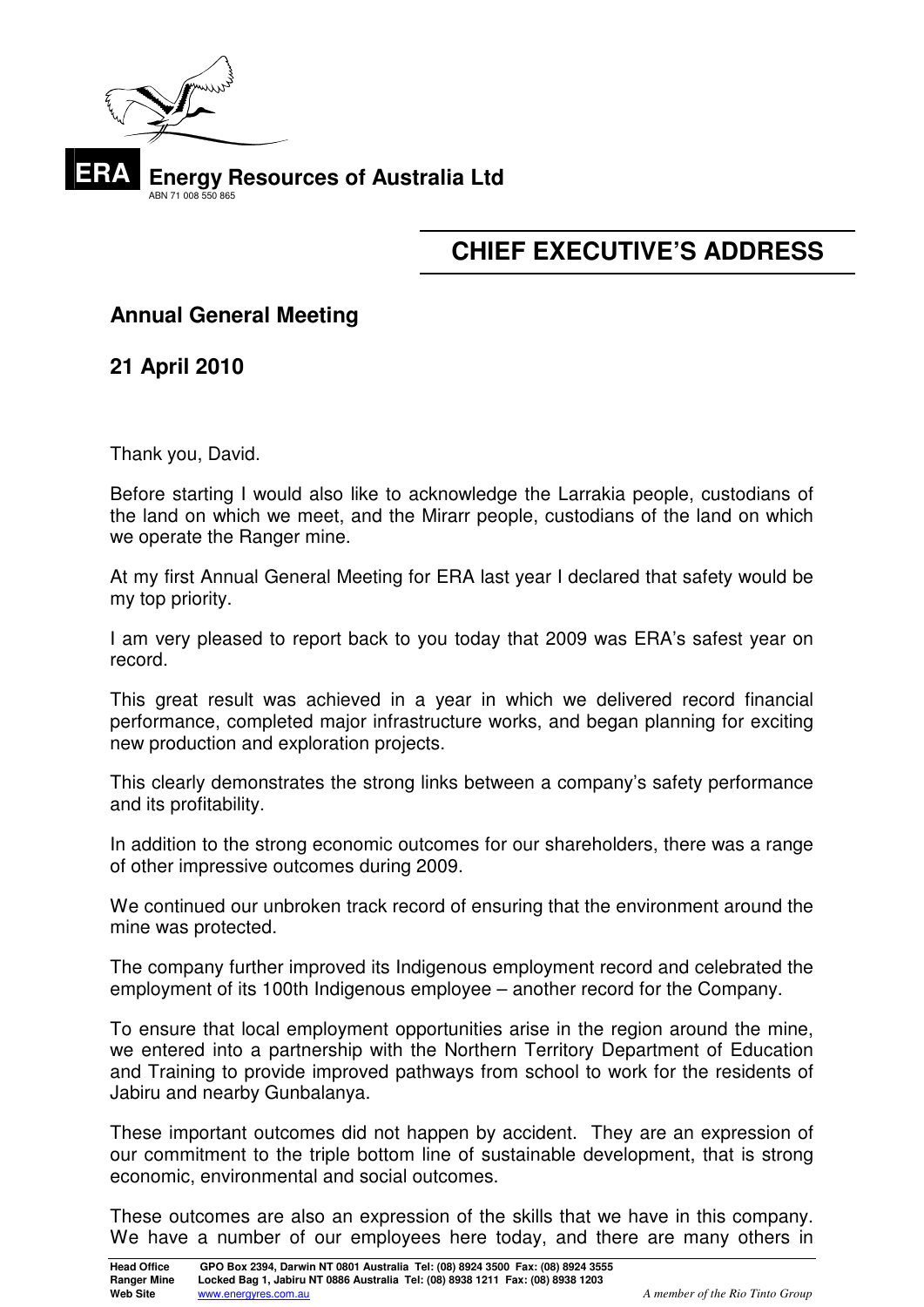

Jabiru, Darwin and further afield who have made possible the results of 2009. I want to acknowledge and sincerely thank them for working safely, their dedication and hard work.

### **Safety**

As we turn to our operations, I wish first to talk about our safety performance. Safety is intrinsic in all that we do. It is our most important value. It is simply unacceptable for people to be hurt at work. Accordingly it is our sincere aim to have zero injuries in our business.

In 2009 we made significant progress in meeting that aim.

In 2009 we achieved a world-class All Injuries Frequency Rate of 0.68 injuries per 200,000 hours of work. This represented a 33 per cent improvement over the previous year and is part of a strong trend of improvements.

The company will continue working to achieve the goal of zero injuries through its focus on direct engagement with its employees, to ensure that 2009's performance becomes our new benchmark for further improvements.

#### **Environment**

A fundamental part of our commitment to the community in which we operate is our environmental performance.

ERA's tenements are surrounded by, but separate from, Kakadu National Park.

The town of Jabiru, where a significant proportion of our workforce is resident, is located within the Park.

In order for the company to operate in this highly significant region, internationally renowned for its environmental and cultural values, there is a very legitimate expectation that we will demonstrate outstanding environmental management.

The Ranger mine is arguably the most regulated and scrutinised mine in Australia and this is appropriate given its location.

So, we feel very proud of maintaining our unbroken record of ensuring that the environment around the mine has remained protected, as determined by the Commonwealth Government's Supervising Scientist.

While we continually explore opportunities for growth, part of our business responsibilities is to plan for and demonstrate knowledge and abilities for rehabilitating operational areas after mining ceases.

In 2009 construction of an eight hectare trial landform  $-$  a test case for the final rehabilitated mine landscape – was completed and planted with locally native seeds and tube stock.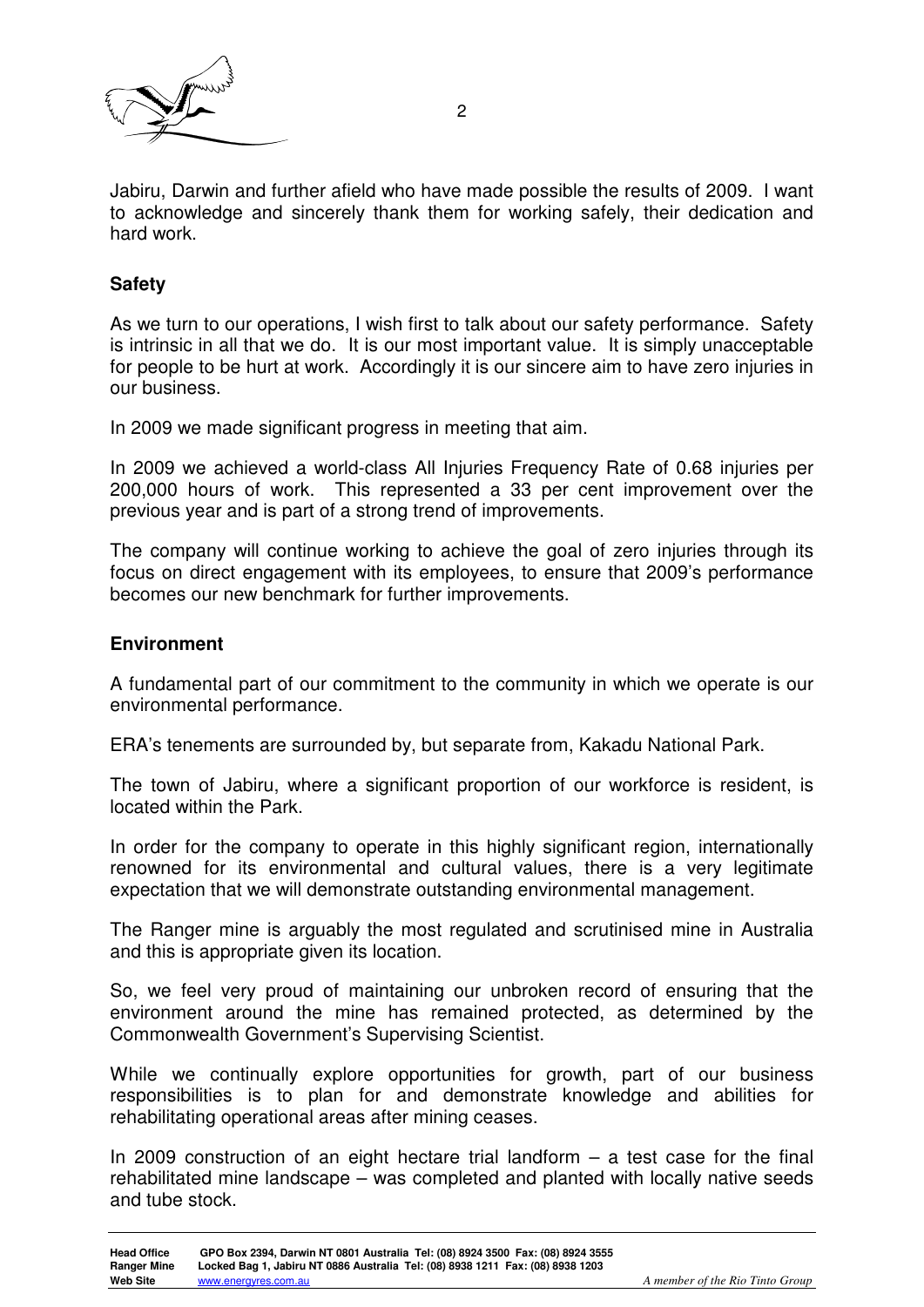

Already field results are yielding valuable data about the performance of many local trees, shrubs and other plants.

Water management remains an area of significant challenge for the company. During the year we restructured our operational management team which saw the creation of a senior management position dedicated to water. This has led to a number of major programmes being implemented to improve our water management at the Ranger site.

There are significant efforts currently underway to improve our performance, particularly in respect of reducing process water inventories. Our water treatment plant is operating successfully, we have analysed water usage in the processing plant, and have implemented steps to reduce the amount of process water created, we have completed a number of earthworks projects to help manage the rainfall in the wet season and we successfully trialled covered evaporation ponds to assist with the treatment of process water.

We have improved the ways in which we monitor water quality in the creeks surrounding the mine. Real time telemetry systems have been installed which provide us with continuous information about water quality. We have also introduced real time monitoring equipment around the tailings storage facility which also provides us with continuous data on water levels, pH and conductivity.

Programmes around water management will continue through this year and beyond. Water management is a very important part of ERA's business and it receives and will continue to receive the highest level of attention.

Those of you who have been following this company for many years will be aware of the extensive regulatory and advisory systems that are in place to ensure the surrounding environment is protected. We communicate the most minor incidents to our regulators. They regularly visit our operations and are fully informed in all aspects of our performance. As I have often said, we think that this is entirely appropriate given the importance of our location. And we remain very proud of our record of ensuring the environment is protected around the mine.

# **Community**

In terms of people and the community, I want to talk about our achievements in the area of Indigenous employment and engagement with the community.

ERA remains committed to improving its performance in the area of Indigenous employment.

In recent years we have made a concerted effort to substantially increase Indigenous employment in the Company.

Addressing Indigenous disadvantage is a matter of national importance, of which I am sure that you are all aware.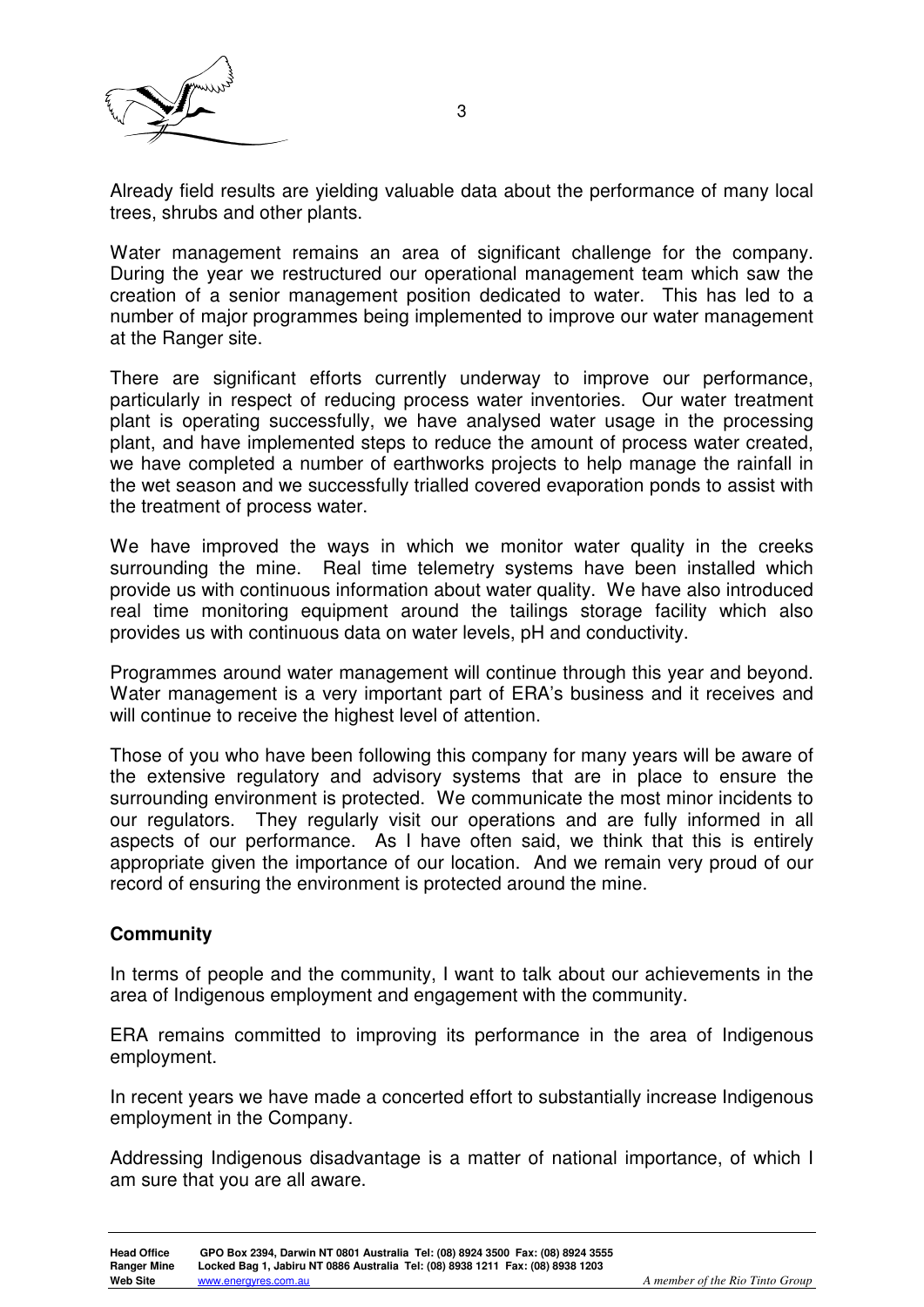

There are also sound economic reasons for ERA to have access to locally-based skilled employees, who share the company's desire for success, and understand the importance of protecting the community and the environment.

During the year, ERA reached the important benchmark of 100 Indigenous employees and across the whole year we averaged 99 Indigenous employees.

We now have a workforce that is about 18 per cent Indigenous. Indigenous employees occupy positions across the company, in all departments and both at Ranger and in Darwin.

At a ceremony to mark the company's Indigenous employment performance, the Northern Territory's Chief Minister Paul Henderson described ERA as an "exemplary corporate citizen" for its focus on Indigenous employment and community engagement.

Beyond the mine gates, we also seek to make a positive contribution to the communities of Jabiru and nearby Gunbalanya.

During the year ERA entered into a partnership with the Northern Territory Department of Education and Training to improve employment and training opportunities for local students.

We are working closely with the schools in Jabiru and Gunbalanya to provide pathways for students to make a start in our business.

There has and will be significant increases in interaction between ERA and the schools including excursions to the mine and presentations by ERA professionals in schools.

ERA has also committed to a range of traineeships, apprenticeships and cadetships.

We have continued our innovative job sharing programme with a range of trainees from Gunbalanya, and our haul truck training programme continues to provide entry points and career development options.

We also understand the potential for negative impacts on the local community from our operations and we are working very hard to ensure that these risks are managed well.

In the years ahead, we expect a significant increase in contractor numbers. This increase will peak during the construction phase, and then reduce to levels that reflect operational requirements.

We are in discussion with stakeholders and the local community on ways to manage the temporary influx of people into the Jabiru community. As a major presence in the town we are acutely aware of the potential social impact of a growing contractor workforce working at the mine. Accordingly we are planning to locate a significant new accommodation village outside of Jabiru on our operating lease to ensure that there is minimal disruption for the town.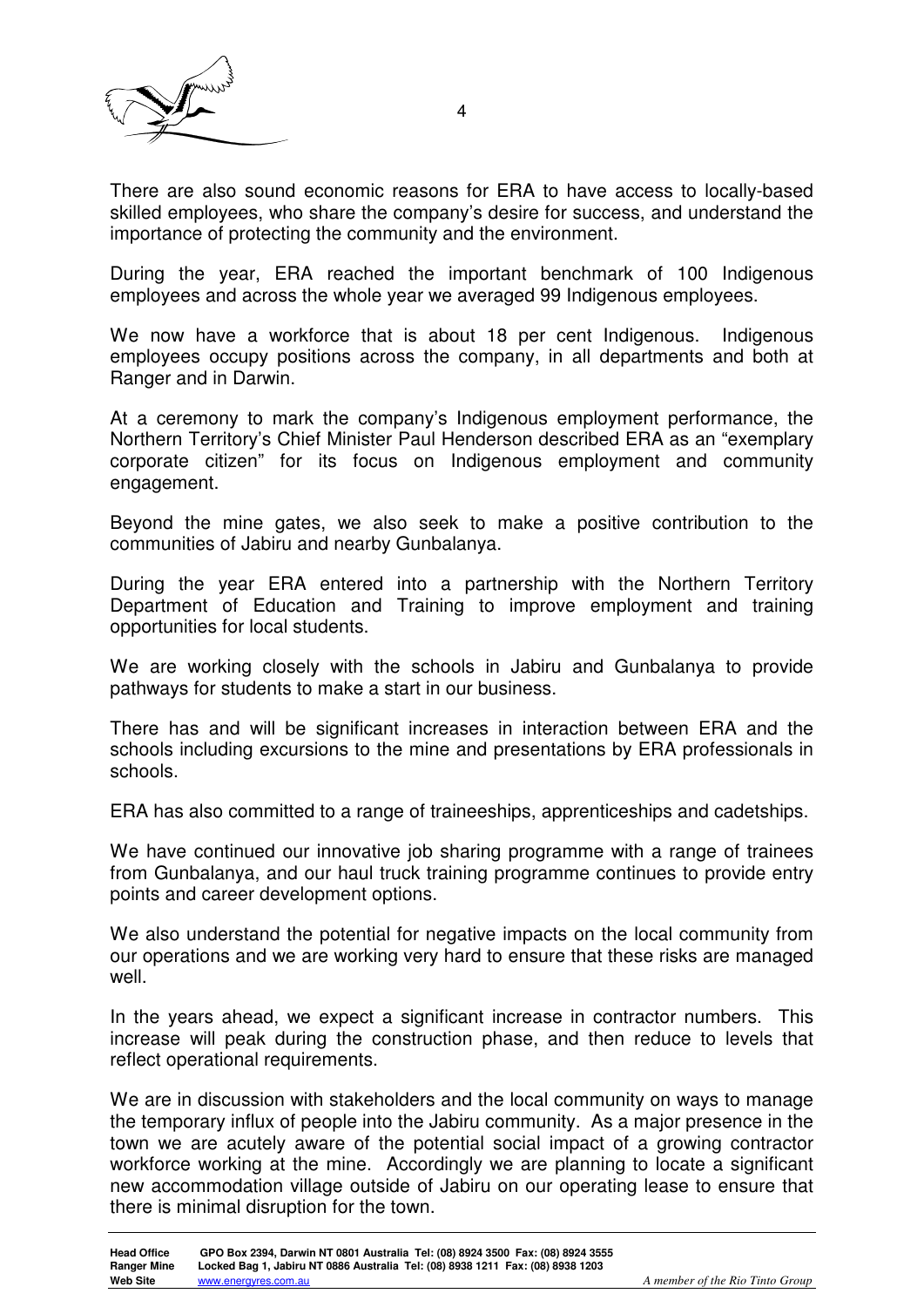

Of course, ERA's business has a significance that extends well beyond the local community. During 2009, economic consultants ACIL Tasman prepared a report that showed that in 2008 ERA accounted for 2.8 per cent of the Northern Territory economy. For a single mine, this is a very significant contribution and highlights the important economic role of this company in the Northern Territory. And in the light of the results we have reported here today, there is every reason to believe that this impact has grown significantly.

#### **Working with the Mirarr Traditional Owners**

ERA's mining and processing operations occur on land owned by the Mirarr people.

As many of you will be aware, the relationship between ERA and the Mirarr Traditional Owners has at times been difficult. However, I wish to make it clear that ERA's relationship with the Mirarr is of fundamental importance to me personally and to the company. I sincerely aspire to work with the Mirarr to create a relationship that is mutually rewarding for us both. I am not saying that we are there now, but we are working hard towards this important objective.

In recent years one of the most significant sources of contention has been over the question of when mining will cease on our leases. I understand that this issue is a sensitive and significant concern for the Mirarr. Currently ERA has tenure out to January 2021 for the Ranger lease. We have always sought to make it clear that we have no current operating plans that take us beyond that point, our current reserves will be processed by the end of 2020, but if we happen to discover more uranium that will require more time to mine we will go through the appropriate channels to apply for that permission.

It is important to recognise, that Ranger does not operate under a conventional mining lease – we operate under a unique instrument issued under the Atomic Energy Act. Seeking approval to continue to mine and process beyond 2021 will require extensive consultation and a significant regulatory approval process. We will continue to keep the Mirarr fully informed about all developments in relation to our operations.

I am pleased to report that there have been some mutually beneficial outcomes in our relationship over the last year. For some years Jabiru has been the subject of a native title claim by the Mirarr. The Mirarr have long asserted that a practical solution to this case would be for recognition to be granted to them as traditional owners of the land, for a new head lease over the town to be negotiated and for the native title claim to be dropped.

This has always seemed to ERA to be a reasonable and sensible solution to the case and we expressed this view to the Commonwealth Government. I am pleased to say that during 2009 the Commonwealth Government announced that it also agreed with this position and an in-principle agreement was reached to resolve the long running case.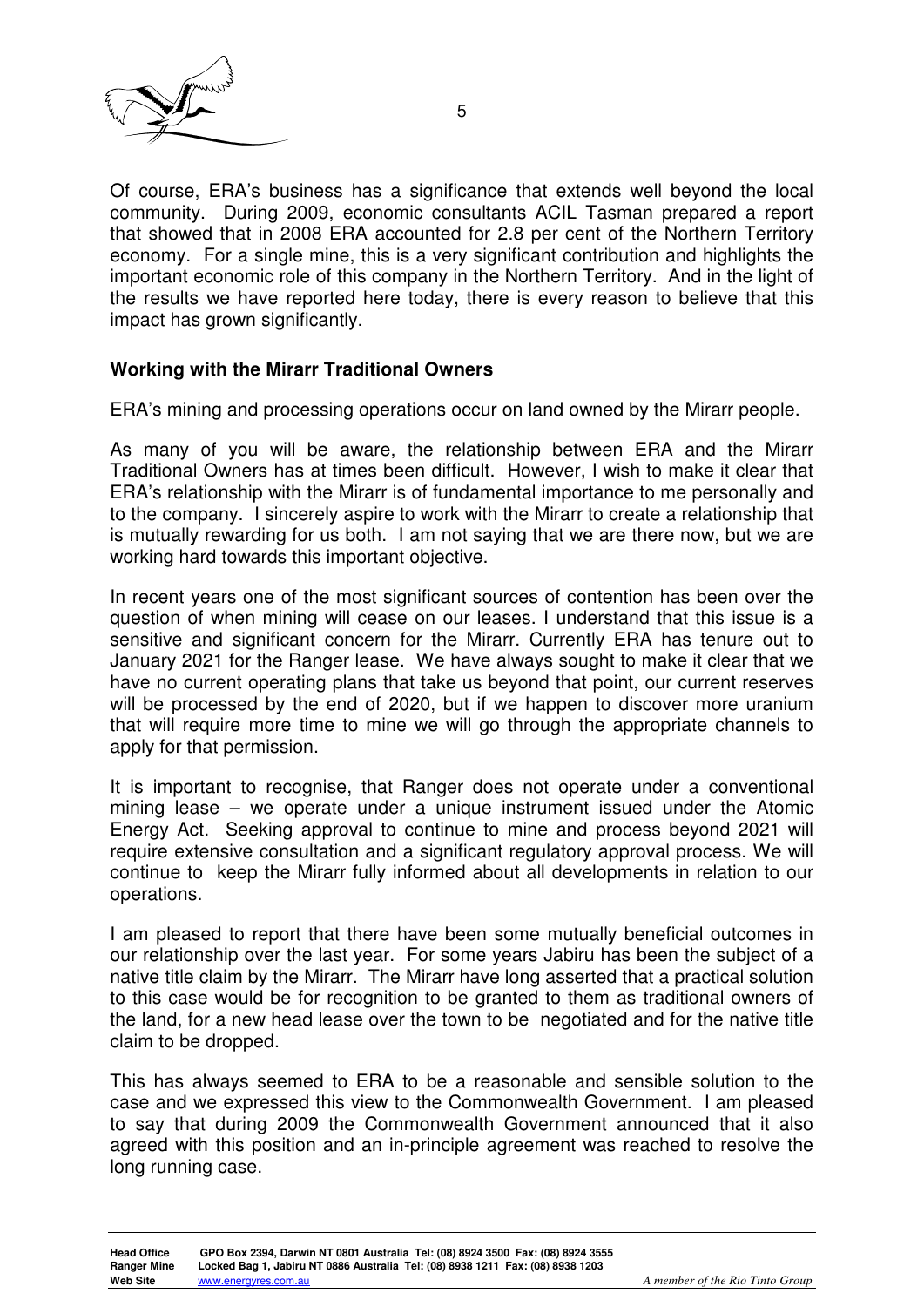

This is truly a win-win outcome for all concerned. The Mirarr are recognised as the traditional owners of the land and the residents of the town of Jabiru, including ERA, will achieve greater certainty for the future.

# **Operations**

ERA production of 5,240 tonnes of uranium oxide in 2009 ranked it the second largest uranium mine in the world.

This is a two per cent decrease in production from 2008, and is broadly in line with production levels over recent years.

2009 also saw ERA achieve a total of 100,000 tonnes sold since mining began, to become only the second mine in the world after Rio Tinto's Rossing Mine in Namibia to achieve this level of output.

The significance of the Ranger mine to the global challenge of greenhouse gas abatement cannot be underestimated. Our production provides the fuel for almost one per cent of the world's electricity. The quantity of carbon dioxide avoided on an annual basis by using our product is equivalent to more than double all of the emissions from cars in Australia each year.

During the year we had a 37 per cent decrease in ore mined due to mine scheduling issues. However, we were able to achieve a 14 per cent increase in ore milled as a result of improvements to milling and processing operations.

Throughout the year mill head grade decreased from 0.30 per cent to 0.26 per cent.

We continue to focus on improving our operational performance. During 2009 we made significant progress in several areas of plant performance including recoveries, consumables use and availability. These improvements form a strong foundation and will yield significant benefits in years to come.

#### **New projects**

Ranger's heap leach facility is a major project that we have discussed regularly over the past year.

This is one of the most significant expansions in the Australian uranium sector for the foreseeable future and is expected to deliver some 15 to 20 thousand tonnes of uranium oxide from low grade resources.

In October 2009, the Board of ERA committed \$36 million for the preparation of a feasibility study. We now have a well resourced, dedicated team working on this study based in Brisbane.

Further, during the second half of 2009 the Environmental Impact Statement guidelines were issued, and work is well underway to complete this EIS.